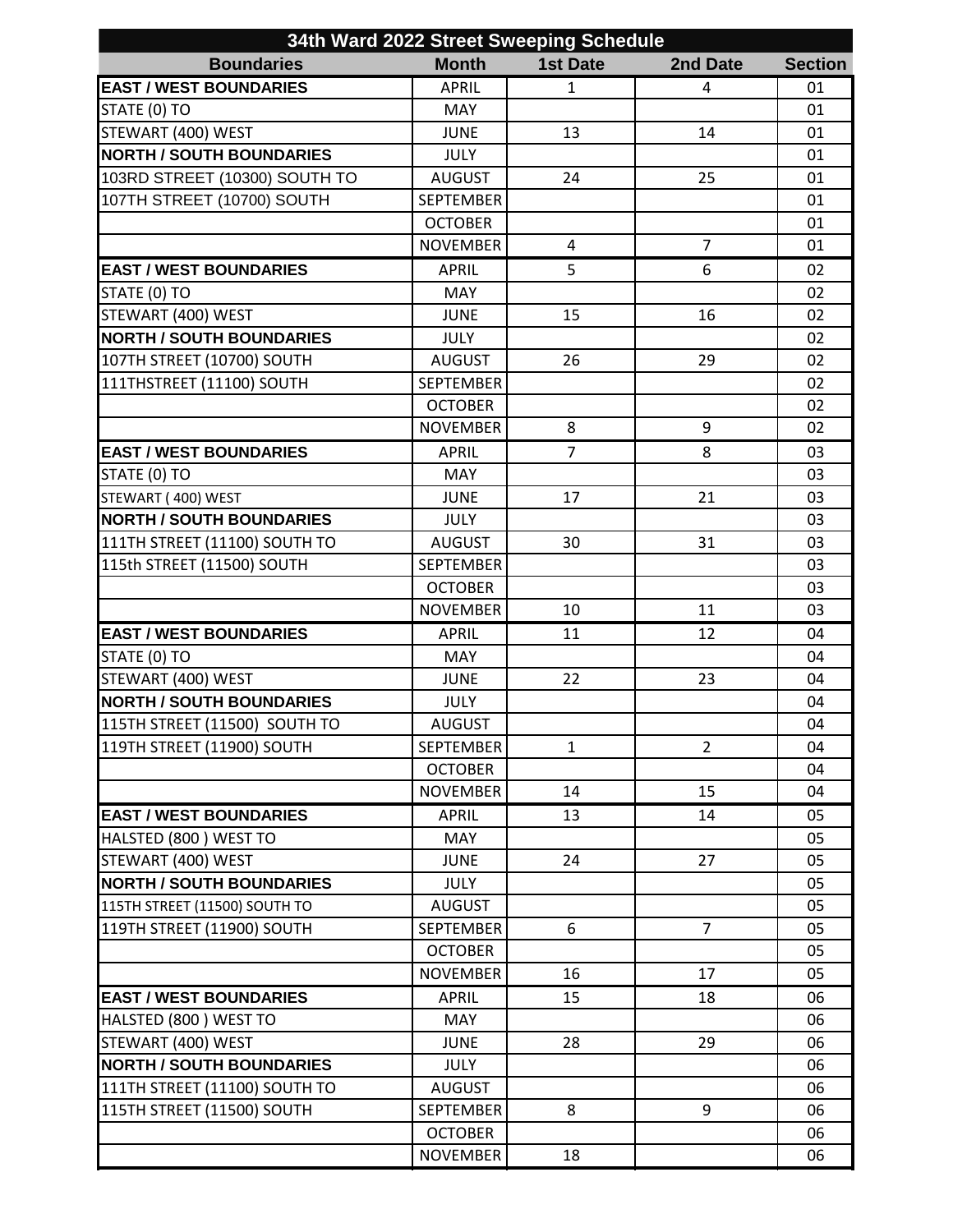| 34th Ward 2022 Street Sweeping Schedule |                  |                 |                |                |
|-----------------------------------------|------------------|-----------------|----------------|----------------|
| <b>Boundaries</b>                       | <b>Month</b>     | <b>1st Date</b> | 2nd Date       | <b>Section</b> |
| <b>EAST / WEST BOUNDARIES</b>           | <b>APRIL</b>     | 19              | 20             | 07             |
| HALSTED (800) WEST TO                   | <b>MAY</b>       |                 |                | 07             |
| STEWART (400) WEST                      | <b>JUNE</b>      | 30              |                | 07             |
| <b>NORTH / SOUTH BOUNDARIES</b>         | <b>JULY</b>      |                 | $\mathbf{1}$   | 07             |
| 107TH STREET (10700) SOUTH TO           | <b>AUGUST</b>    |                 |                | 07             |
| 111TH STREET (11100) SOUTH              | <b>SEPTEMBER</b> | 12              | 13             | 07             |
|                                         | <b>OCTOBER</b>   |                 |                | 07             |
|                                         | <b>NOVEMBER</b>  |                 |                | 07             |
| <b>EAST / WEST BOUNDARIES</b>           | <b>APRIL</b>     | 21              | 22             | 08             |
| HALSTED (800) WEST TO                   | <b>MAY</b>       |                 |                | 08             |
| STEWART (400) WEST                      | <b>JUNE</b>      |                 |                | 08             |
| <b>NORTH / SOUTH BOUNDARIES</b>         | <b>JULY</b>      | 5               | 6              | 08             |
| 103RD STREET (10300) SOUTH TO           | <b>AUGUST</b>    |                 |                | 08             |
| 107TH STREET (10700) SOUTH TO           | <b>SEPTEMBER</b> | 14              | 15             | 08             |
|                                         | <b>OCTOBER</b>   |                 |                | 08             |
|                                         | <b>NOVEMBER</b>  |                 |                | 08             |
| <b>EAST / WEST BOUNDARIES</b>           | <b>APRIL</b>     | 25              | 26             | 09             |
| SANGAMON (932) WEST TO                  | <b>MAY</b>       |                 |                | 09             |
| LOWE (632) WEST                         | <b>JUNE</b>      |                 |                | 09             |
| <b>NORTH / SOUTH BOUNDARIES</b>         | <b>JULY</b>      | $\overline{7}$  | 8              | 09             |
| 99TH STREET (9900) SOUTH TO             | <b>AUGUST</b>    |                 |                | 09             |
| 103RD STREET (10300) SOUTH              | <b>SEPTEMBER</b> | 16              | 19             | 09             |
|                                         | <b>OCTOBER</b>   |                 |                | 09             |
|                                         | <b>NOVEMBER</b>  |                 |                | 09             |
| <b>EAST / WEST BOUNDARIES</b>           | <b>APRIL</b>     | 27              | 28             | 10             |
| RACINE (1200) WEST TO                   | MAY              |                 |                | 10             |
| SANGAMON (932) WEST TO                  | <b>JUNE</b>      |                 |                | 10             |
| PARNELL (532) WEST TO                   | <b>JULY</b>      | 11              | 12             | 10             |
| PEORIA (900) WEST                       | <b>AUGUST</b>    |                 |                | 10             |
| <b>NORTH / SOUTH BOUNDARIES</b>         | <b>SEPTEMBER</b> | 20              | 21             | 10             |
| 99TH STREET (9900) SOUTH TO             | <b>OCTOBER</b>   |                 |                | 10             |
| 103RD STREET (10300) SOUTH              | <b>NOVEMBER</b>  |                 |                | 10             |
| 97TH STREET (9700) SOUTH TO             |                  |                 |                | 10             |
| 98TH STREET (9800) SOUTH TO             |                  |                 |                | 10             |
| <b>EAST / WEST BOUNDARIES</b>           | <b>APRIL</b>     | 29              |                | 11             |
| SANGAMON (932) WEST TO                  | <b>MAY</b>       |                 | $\overline{2}$ | 11             |
| VINCENNES (2036) WEST                   | <b>JUNE</b>      |                 |                | 11             |
| RACINE (1200) WEST TO                   | <b>JULY</b>      | 13              | 14             | 11             |
| CHARLES (1700) WEST                     | <b>AUGUST</b>    |                 |                | 11             |
| <b>NORTH / SOUTH BOUNDARIES</b>         | <b>SEPTEMBER</b> | 22              | 23             | 11             |
| 97TH STREET (9700) SOUTH TO             | <b>OCTOBER</b>   |                 |                | 11             |
| 98TH STREET (9800) SOUTH TO             | <b>NOVEMBER</b>  |                 |                | 11             |
| 99TH STREET (9900) SOUTH TO             |                  |                 |                | 11             |
| 100TH STREET (10000) SOUTH              |                  |                 |                | 11             |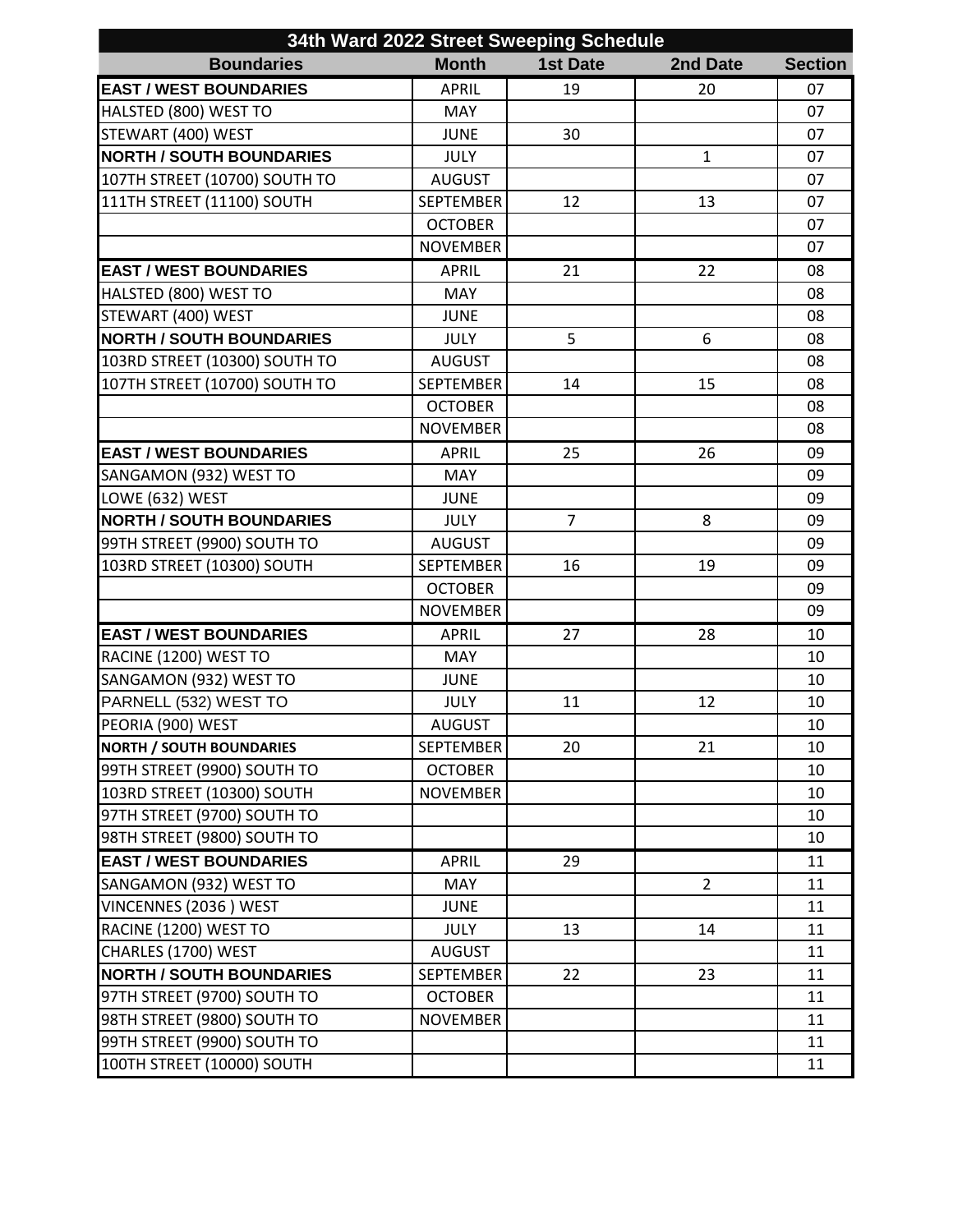| 34th Ward 2022 Street Sweeping Schedule |                  |                 |                |                |
|-----------------------------------------|------------------|-----------------|----------------|----------------|
| <b>Boundaries</b>                       | <b>Month</b>     | <b>1st Date</b> | 2nd Date       | <b>Section</b> |
| <b>EAST / WEST BOUNDARIES</b>           | <b>APRIL</b>     |                 |                | 12             |
| RACINE (1200) WEST TO                   | MAY              | 3               | $\overline{4}$ | 12             |
| CHARLES (1700) WEST                     | <b>JUNE</b>      |                 |                | 12             |
| <b>NORTH / SOUTH BOUNDARIES</b>         | <b>JULY</b>      | 15              | 18             | 12             |
| 101ST STREET (10100) SOUTH TO           | <b>AUGUST</b>    |                 |                | 12             |
| 107TH STREET (10700) SOUTH              | <b>SEPTEMBER</b> | 26              | 27             | 12             |
|                                         | <b>OCTOBER</b>   |                 |                | 12             |
|                                         | <b>NOVEMBER</b>  |                 |                | 12             |
| <b>EAST / WEST BOUNDARIES</b>           | <b>APRIL</b>     |                 |                | 13             |
| RACINE (1200) WEST TO                   | <b>MAY</b>       | 5               | 6              | 13             |
| HALSTED (800) WEST                      | <b>JUNE</b>      |                 |                | 13             |
| <b>NORTH / SOUTH BOUNDARIES</b>         | <b>JULY</b>      | 19              | 20             | 13             |
| 103RD STREET (10300) SOUTH TO           | <b>AUGUST</b>    |                 |                | 13             |
| 107TH STREET (10700) SOUTH              | <b>SEPTEMBER</b> | 28              | 29             | 13             |
|                                         | <b>OCTOBER</b>   |                 |                | 13             |
|                                         | <b>NOVEMBER</b>  |                 |                | 13             |
| <b>EAST / WEST BOUNDARIES</b>           | <b>APRIL</b>     |                 |                | 14             |
| RACINE (1200) WEST TO                   | <b>MAY</b>       | 9               | 10             | 14             |
| HALSTED (800) WEST                      | <b>JUNE</b>      |                 |                | 14             |
| <b>NORTH / SOUTH BOUNDARIES</b>         | <b>JULY</b>      | 21              | 22             | 14             |
| 107TH STREET (10700) SOUTH              | <b>AUGUST</b>    |                 |                | 14             |
| 111TH STREET (11100) SOUTH              | <b>SEPTEMBER</b> | 30              |                | 14             |
|                                         | <b>OCTOBER</b>   |                 | 3              | 14             |
|                                         | <b>NOVEMBER</b>  |                 |                | 14             |
| <b>EAST / WEST BOUNDARIES</b>           | <b>APRIL</b>     |                 |                | 15             |
| RACINE (1200) WEST TO                   | <b>MAY</b>       | 11              | 12             | 15             |
| HALSTED (800) WEST                      | <b>JUNE</b>      |                 |                | 15             |
| <b>NORTH / SOUTH BOUNDARIES</b>         | <b>JULY</b>      | 25              | 26             | 15             |
| 111TH STREET (11100) SOUTH              | <b>AUGUST</b>    |                 |                | 15             |
| 115TH STREET (11500) SOUTH              | <b>SEPTEMBER</b> |                 |                | 15             |
|                                         | <b>OCTOBER</b>   | 4               | 5              | 15             |
|                                         | <b>NOVEMBER</b>  |                 |                | 15             |
| <b>EAST / WEST BOUNDARIES</b>           | <b>APRIL</b>     |                 |                | 16             |
| RACINE (1200) WEST TO                   | <b>MAY</b>       | 13              | 16             | 16             |
| HALSTED (800) WEST                      | <b>JUNE</b>      |                 |                | 16             |
| <b>NORTH / SOUTH BOUNDARIES</b>         | <b>JULY</b>      | 27              | 28             | 16             |
| 115TH STREET (11500) SOUTH              | <b>AUGUST</b>    |                 |                | 16             |
| 119TH STREET (11900) SOUTH              | <b>SEPTEMBER</b> |                 |                | 16             |
|                                         | <b>OCTOBER</b>   | 6               | $\overline{7}$ | 16             |
|                                         | <b>NOVEMBER</b>  |                 |                | 16             |
| <b>EAST / WEST BOUNDARIES</b>           | <b>APRIL</b>     |                 |                | 17             |
| ASHLAND (1600) WEST TO                  | MAY              | 17              | 18             | 17             |
| HALSTED (800) WEST                      | <b>JUNE</b>      |                 |                | 17             |
| <b>NORTH / SOUTH BOUNDARIES</b>         | <b>JULY</b>      | 29              |                | 17             |
| 119TH STREET (11900) SOUTH              | <b>AUGUST</b>    |                 | $\mathbf{1}$   | 17             |
| 123RD STREET (12300) SOUTH              | <b>SEPTEMBER</b> |                 |                | 17             |
|                                         | <b>OCTOBER</b>   | 11              | 12             | 17             |
|                                         | <b>NOVEMBER</b>  |                 |                | 17             |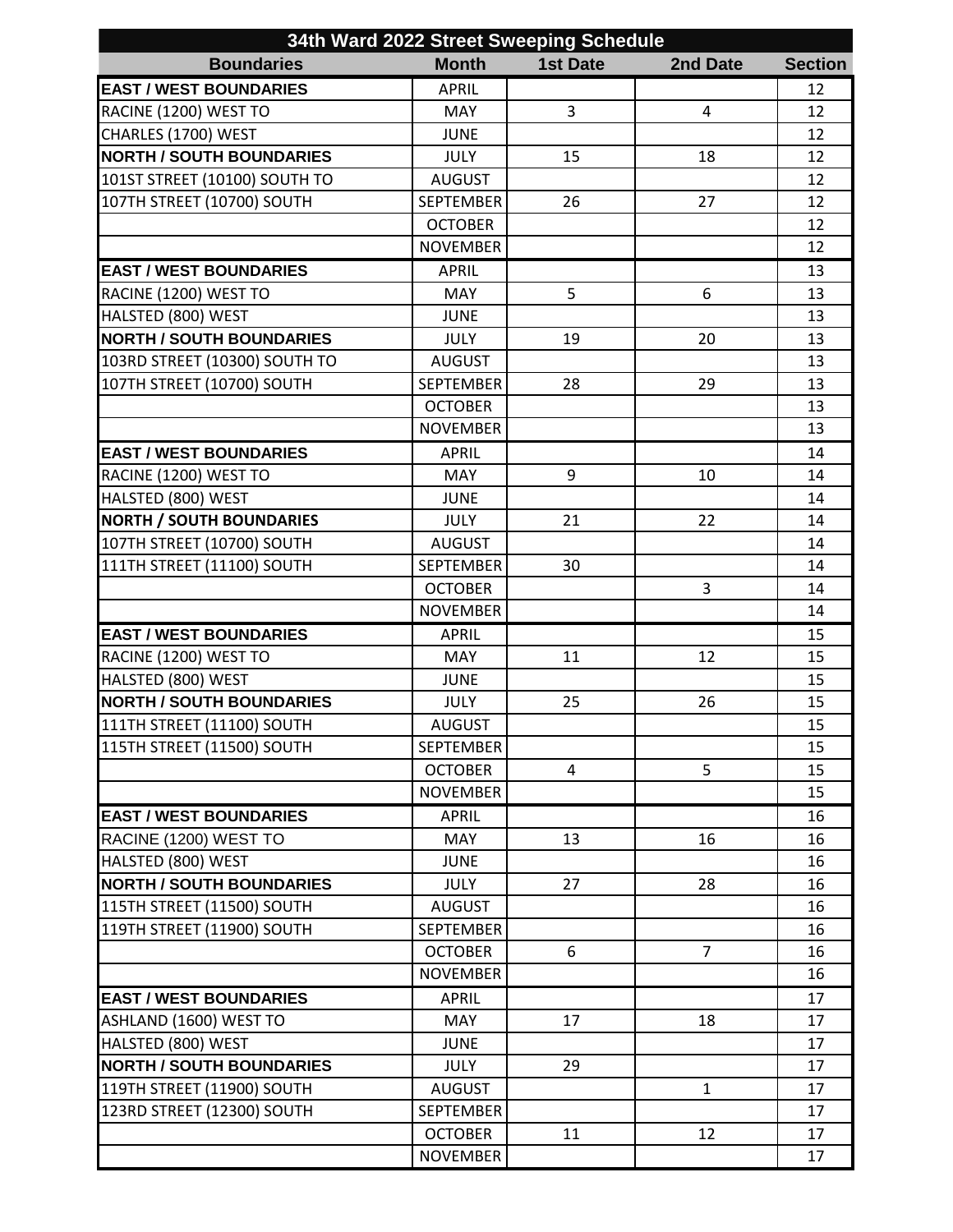| 34th Ward 2022 Street Sweeping Schedule |                  |                 |                |                |  |
|-----------------------------------------|------------------|-----------------|----------------|----------------|--|
| <b>Boundaries</b>                       | <b>Month</b>     | <b>1st Date</b> | 2nd Date       | <b>Section</b> |  |
| <b>EAST / WEST BOUNDARIES</b>           | <b>APRIL</b>     |                 |                | 18             |  |
| HALSTED (800) WEST                      | <b>MAY</b>       | 19              | 20             | 18             |  |
| NORMAL (500) WEST                       | <b>JUNE</b>      |                 |                | 18             |  |
| <b>NORTH / SOUTH BOUNDARIES</b>         | <b>JULY</b>      |                 |                | 18             |  |
| 119TH STREET (11900) SOUTH              | <b>AUGUST</b>    | $\overline{2}$  | 3              | 18             |  |
| 125TH STREET (12500) SOUTH              | <b>SEPTEMBER</b> |                 |                | 18             |  |
|                                         | <b>OCTOBER</b>   | 13              | 14             | 18             |  |
|                                         | <b>NOVEMBER</b>  |                 |                | 18             |  |
| <b>EAST / WEST BOUNDARIES</b>           | <b>APRIL</b>     |                 |                | 19             |  |
| NORMAL (500) WEST TO                    | <b>MAY</b>       | 23              | 24             | 19             |  |
| YALE (232) WEST                         | <b>JUNE</b>      |                 |                | 19             |  |
| <b>NORTH / SOUTH BOUNDARIES</b>         | <b>JULY</b>      |                 |                | 19             |  |
| 119TH STREET (11900) SOUTH TO           | <b>AUGUST</b>    | 4               | 5              | 19             |  |
| 125TH STREET (12500) SOUTH              | <b>SEPTEMBER</b> |                 |                | 19             |  |
|                                         | <b>OCTOBER</b>   | 17              | 18             | 19             |  |
|                                         | <b>NOVEMBER</b>  |                 |                | 19             |  |
| <b>EAST / WEST BOUNDARIES</b>           | <b>APRIL</b>     |                 |                | 20             |  |
| CARPENTER (1028) WEST TO HALSTED        | MAY              | 25              | 26             | 20             |  |
| HALSTED (800) WEST TO NORMAL            | <b>JUNE</b>      |                 |                | 20             |  |
| <b>NORTH / SOUTH BOUNDARIES</b>         | <b>JULY</b>      |                 |                | 20             |  |
| 127TH STREET (12700) SOUTH TO           | <b>AUGUST</b>    | 8               | 9              | 20             |  |
| 129TH PLACE (12932) SOUTH               | <b>SEPTEMBER</b> |                 |                | 20             |  |
| 125TH STREET (12500) SOUTH              | <b>OCTOBER</b>   | 19              | 20             | 20             |  |
| 129TH PLACE (12932) SOUTH               | <b>NOVEMBER</b>  |                 |                | 20             |  |
| <b>EAST / WEST BOUNDARIES</b>           | <b>APRIL</b>     |                 |                | 21             |  |
| ASHLAND (1600) WEST TO                  | <b>MAY</b>       | 27              | 31             | 21             |  |
| RACINE (1200) WEST                      | <b>JUNE</b>      |                 |                | 21             |  |
| <b>NORTH / SOUTH BOUNDARIES</b>         | JULY             |                 |                | 21             |  |
| 115TH STREET (11500) SOUTH TO           | <b>AUGUST</b>    | 10              | $11\,$         | 21             |  |
| 119TH STREET (11900) SOUTH              | <b>SEPTEMBER</b> |                 |                | 21             |  |
|                                         | <b>OCTOBER</b>   | 21              | 24             | 21             |  |
|                                         | <b>NOVEMBER</b>  |                 |                | 21             |  |
| <b>EAST / WEST BOUNDARIES</b>           | <b>APRIL</b>     |                 |                | 22             |  |
| ASHLAND (1600) WEST TO                  | <b>MAY</b>       |                 |                | 22             |  |
| RACINE (1200) WEST                      | <b>JUNE</b>      | $\mathbf{1}$    | $\overline{2}$ | 22             |  |
| <b>NORTH / SOUTH BOUNDARIES</b>         | <b>JULY</b>      |                 |                | 22             |  |
| 111TH STREET (11100) SOUTH TO           | <b>AUGUST</b>    | 12              | 15             | 22             |  |
| 115TH STREET (11500) SOUTH              | <b>SEPTEMBER</b> |                 |                | 22             |  |
|                                         | <b>OCTOBER</b>   | 25              | 26             | 22             |  |
|                                         | <b>NOVEMBER</b>  |                 |                | 22             |  |
| <b>EAST / WEST BOUNDARIES</b>           | <b>APRIL</b>     |                 |                | 23             |  |
| RACINE (1200) WEST                      | <b>MAY</b>       |                 |                | 23             |  |
| VINCENNES (2036) WEST                   | <b>JUNE</b>      | $\overline{3}$  | 6              | 23             |  |
| <b>NORTH / SOUTH BOUNDARIES</b>         | <b>JULY</b>      |                 |                | 23             |  |
| 107TH STREET (10700) SOUTH TO           | <b>AUGUST</b>    | 16              | 17             | 23             |  |
| 111TH STREET (11100) SOUTH              | <b>SEPTEMBER</b> |                 |                | 23             |  |
|                                         | <b>OCTOBER</b>   | 27              | 28             | 23             |  |
|                                         | <b>NOVEMBER</b>  |                 |                | 23             |  |